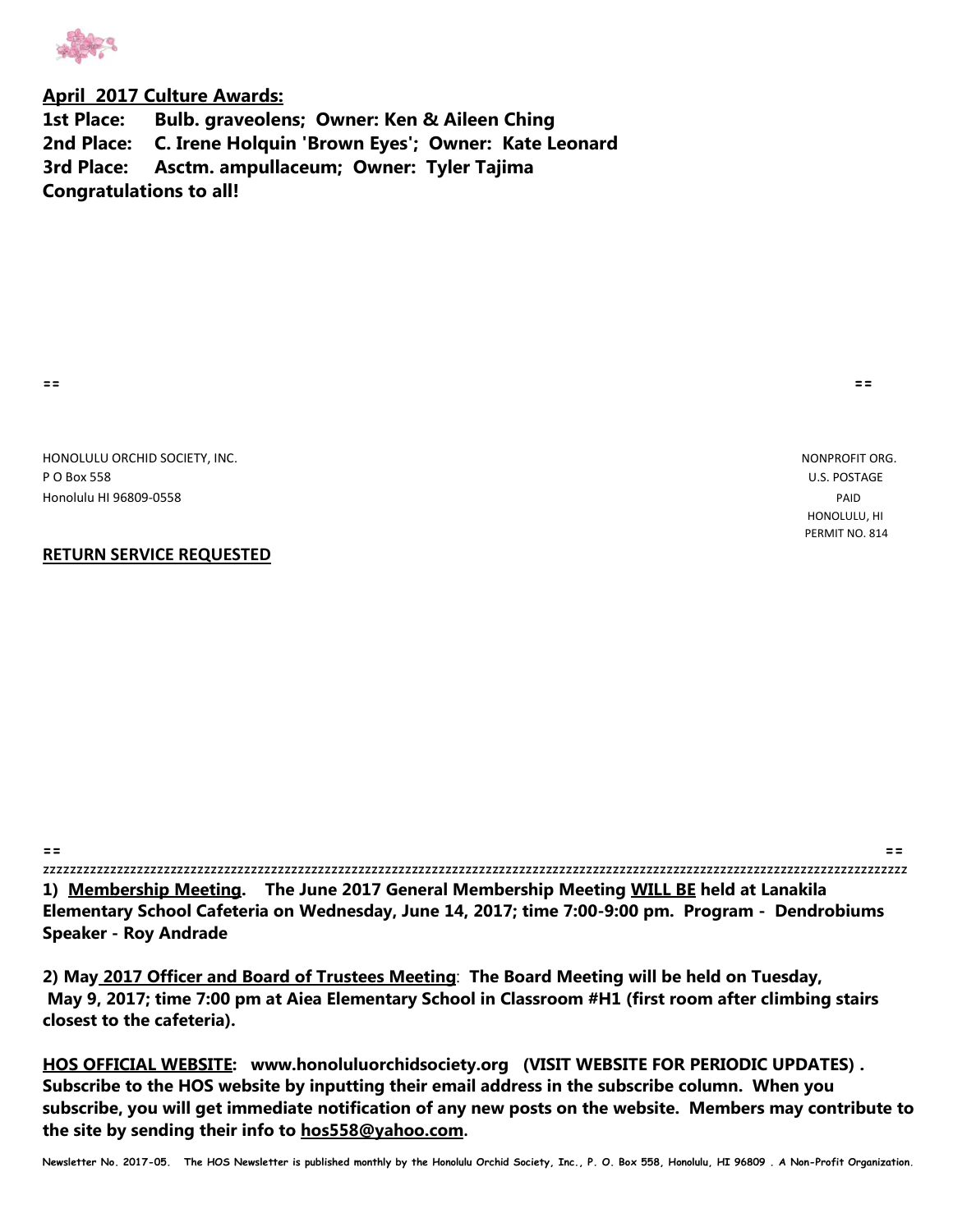## **HONOLULU ORCHID SOCIETY MONTHLY NEWSLETTER No. 2017-05**

 **HOS GENERAL MEETING** 

 Date: **Wednesday, May 10, 2017** Time/Place: **7:00 pm to 9:00 pm - Lanakila Elementary School Cafeteria** Program: **"Building a Shade House Using E-Z Corner Fittings"** Speaker: **Mel Waki, Calvin Abe and Chris Nakanishi**

**A-L-O-H-A M-E-M-B-E-R-S**

**The Honolulu Orchid Society's special speakers for the May meeting are Mel Waki and Calvin Abe. They will be assisted by Chris Nakanishi from E-Z Corners. The speakers will show how easy it is to build a shade house using fittings and supplies from E-Z Corners. Mel and Calvin will also show photos of the E-Z Corner shade houses that they built at their residences.**

**The presentation will be given on Wednesday, May 10, 2017 in the Lanakila Elementary School Cafeteria. The meeting will begin promptly at 7:00 PM. Guests are more than welcome to attend. There is ample free parking in front of the cafeteria.**

**MAHALO NUI LOA** Mahalo **Leland Nakai** for sharing your expertise on the Vanda culture with all those present at our April general membership meeting.

Mahalo to the following members and Refreshment Committee who brought in a great assortment of goodies to share with those in attendance at our April meeting - **Jennie Rosario** - Lemon Cookies; **Calvin & Sherry Abe** - Mini Powder Sugared Donuts; **Ruth Chun** - Clam Dip w/Fresh Celery & Baked White Cheddar Puffs; **Charlotte Yamamoto** - Strawberry Pie; **Aileen & Ken Ching** - Banana Bread; **Bob & JoAnn Higuchi** - Chocolate Frosted Chocolate Cupcakes; **June Yokomoto** - Pita Chips w/Tapenade; **Linda Inouye & Brad Lau** - Meat Jun w/Sauce; **Jan Takamiya** - Coffee Cake; **Kathy Sakuda** - Beef Broccoli w/Hong Kong Style Noodles & Crisp Gau Gee; **Beaudine Ma** - Boiled Peanuts; **Joanne Hoota** - Pumpkin Cake; **Kate Leonard & Ian Sandison** - Pulled Kalua Pork w/Sweetbread Rolls; and **Refreshment Committee** - Fresh Cantaloupe, Honeydew Melon and Pineapple; and POG juice and water. Your donations are truly appreciated! And as a reminder to all who bring refreshments in -- please inform our Refreshment/Hospitality Committee of what you bring to share when you drop off your item at the refreshment table. Much appreciated!

## **DEEPEST SYMPATHY/CONDOLENCES**.

The following info was provided in the HOS website and is repeated here concerning **Benjamin Kodama Sr**.: "It is with sorrow that we announce the passing of Benjamin T. Kodama, Sr. The owner of Kodama Orchid Nursery, Ben, Sr., passed away in his sleep on Sunday, April 2. He was 93 years old. Ben, Sr., was an active member and long time supporter of the Honolulu Orchid Society. He was president of the Society in 1959-1960, 1965-1966 and 1983. In 1979, he was selected as an Honorary Member of the Honolulu Orchid Society for his outstanding contribution and service toward the advancement of orchidology. He was a pioneer in the Hawaii orchid industry and was recognized worldwide for his breeding and cultivation of orchids. In 2008, Ben, Sr., was selected and honored as a Living Treasure of Hawaii. His presence and inspiration in the orchid community will be sorely missed**. Services for Ben, Sr., will be held on Saturday, May 13 beginning at 4:00 PM at the Hosoi Garden Mortuary located at 30 N. Kukui Street in Honolulu."**

Deepest Sympathy is extended to the family of **Charles S. Sato** who passed away at his home on March 24, 2017. Charlie was a member of the Honolulu Orchid Society. **Services will be held May 7, 2017 at Mililani Mortuary Mauka Chapel. Visitation at 9:30 am. Memorial Service at 11:00 am.**

**WELCOME 2017 NEW MEMBERS!** We welcome our newest 2017 HOS member **Andrew Abe** of Mililani HI Thank you for joining!